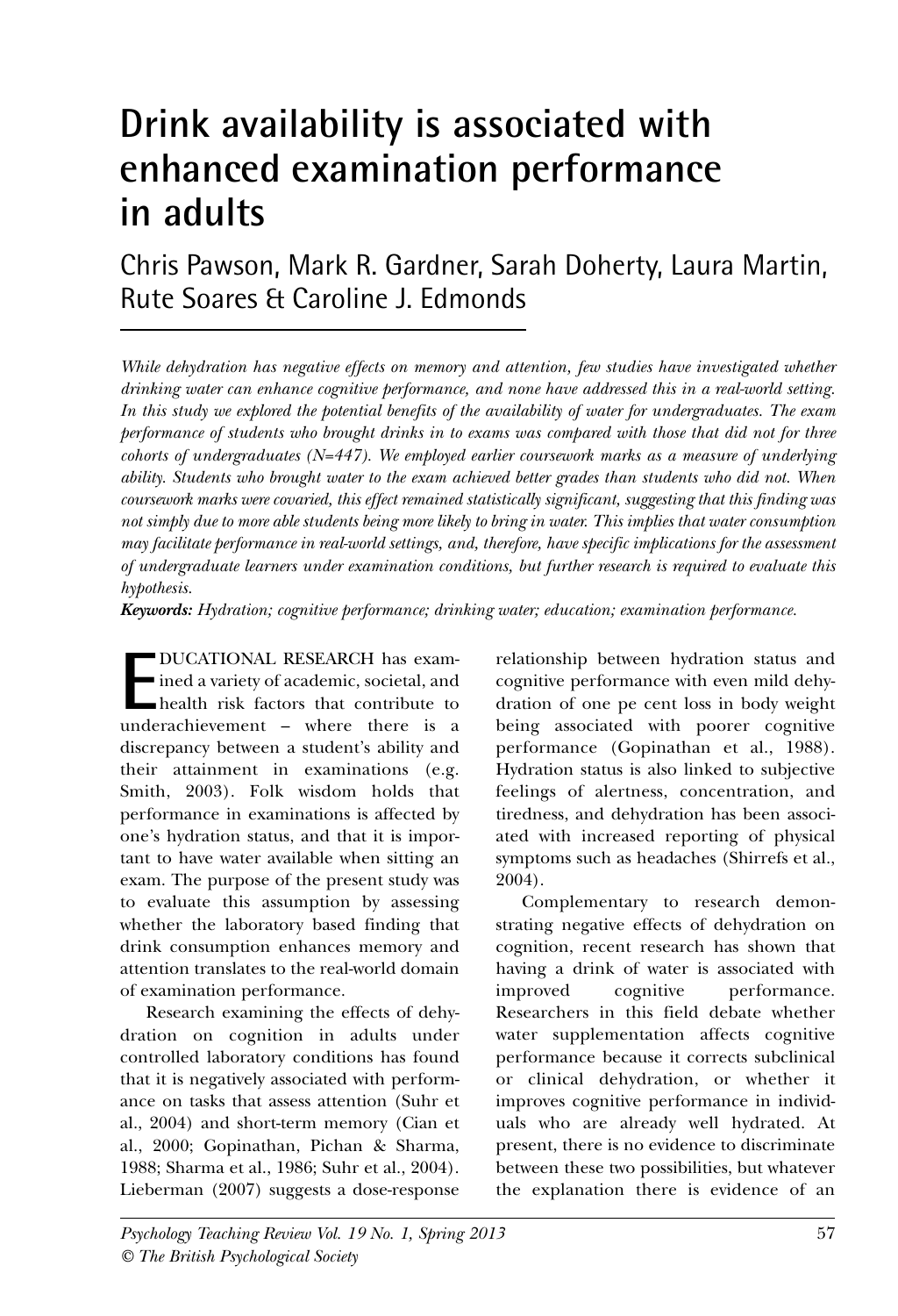effect. Five recent papers have reported that children performed better after consuming supplementary water on tasks assessing visual attention (Booth, Taylor & Edmonds, 2012; Edmonds & Burford, 2009; Edmonds & Jeffes, 2009), visual search (Edmonds & Jeffes, 2009) and visual memory (Benton & Burgess, 2009; Edmonds & Burford, 2009; Fadda et al., 2012). One study in adults has shown that water supplementation results in improved performance on a rapid visual information processing task in adults who previously reported themselves as thirsty (Rogers, Kainth & Smit, 2001), and a recent study has shown that adults supplemented with water performed better on a visual attention task (Edmonds et al., 2013). These findings would have important practical applications if found to extend to real-world settings.

If these laboratory findings are applicable to real-world settings, one would predict positive effects of water consumption in domains of real-world performance where there is a demand on cognition. Performance in exams involves, amongst other processes, memory and attention, which have been shown to be positively affected by water consumption. Folk wisdom that drinking in exams aids performance is reflected in a plethora of websites that offer advice along these lines (eHow, 2010; Student Based Services Lancaster University, 2010; Student Support Services, Canterbury Christ Church University, 2010). Bringing drinks into university exams is commonplace in the UK and the US. However, anecdotal claims that drink consumption affects exam performance have not been formally tested. The present study sought first to describe the hydration behaviour of a group of university students in terms of their tendency to bring in drinks, and the types of drinks they brought, to the exam hall. The second aim was to examine whether undergraduate students who bring drinks into exams outperform students who do not bring in drinks. We observed students in three courses in different years of study. As well as comparing performance in the exam, we also recorded marks from coursework submitted during the semester as an indicator of general ability. This was done in order to enable us to covary coursework marks so that we could test the potential explanation that any observed effects were simply explained by the more academically able students being more likely to bring drinks into the exam, while less able students were not. Given the literature on the effects of hydration status on cognition and the results of a pilot study, we predicted that students who bring drinks into exams would perform better than students who did not bring drinks in. Furthermore, we predicted that this will not simply be a function of more academically able students being more likely to bring in drinks; we expected that adding a covariate of coursework performance may weaken, but not eliminate, the effect.

## **Method**

#### *Participants*

Data were collected from three cohorts of students attending a London-based university with an ethnically diverse student population, who were completing assessments at either Level 0 (*N*=71; 15 male), Level 1 (*N*=225; 39 male) or Level 2 (*N*=151; 28 male). Ages of the students at each level of study were as follows. Level 0: *M*=25.0, *SD*=7.2, Range=18–49 years; Level 1: *M*=25.6, *SD*=8.3, Range=18–61 years; Level 2: *M*=26.4, *SD*=7.9, Range=19–54 years.

#### *Format of assessment at each level of study*

The study focused on the coursework and exam performance of three different cohorts of students, each of which were at different levels of undergraduate study (Levels 0, 1 and 2). The Level 0 introductory Psychology course is taken by students in a foundation year prior to beginning formal undergraduate study. The Level 0 assessment took the form of an 60-minute, 50-item, multiple-choice exam and a group presentation was completed during the semester as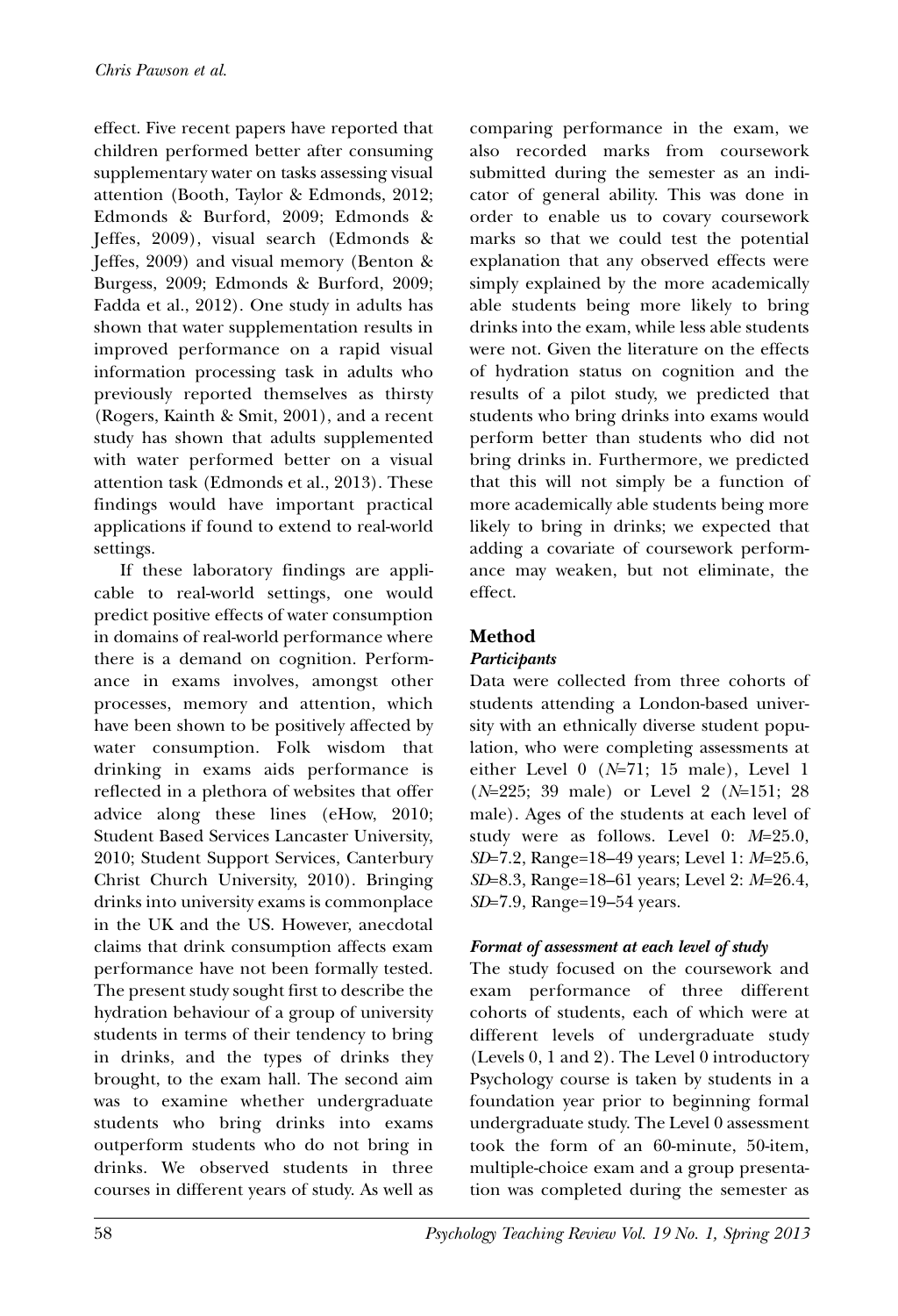coursework. The Level 1 research methods course was taken by first-year undergraduates and comprised a 45-minute, 50-item multiple-choice exam. There were two coursework elements: a laboratory report and a portfolio of compulsory short quizzes. The Level 2 Cognitive Psychology assessment was taken by second year undergraduates and took the form of a 30-minute, 30-item multiple-choice exam and a 30-minute unseen essay (in which candidates must answer one essay question from a choice of five). This course did not have a coursework component so a coursework mark from a difference course at the same level of the degree was used as a coursework covariate; we used the mean laboratory report mark from a second year compulsory psychology research methods course.

## *Ethics*

This study was approved by the School of Psychology ethics board. As this was an observational study of normal educational practices conducted in an educational setting, in line with guidelines from the British Psychological Society and the American Psychological Association, formal consent was not obtained.

## *Procedure*

Students participated in their end of semester exams as usual. Candidates taking the exams within each level of study were distributed across multiple rooms. The researchers walked around the exam rooms and noted whether the student had brought a drink into the exam, and if so, what that drink was. The students were unlikely to have thought that this was different from any other exam because it is usual for invigilators to walk around the exam room in order to complete a student attendance register. Exam performance was collated from the student records system; scripts were graded in accordance with normal academic practice by assessors who were blind to whether the student had brought a drink into the exam.

The exams took place in London, in January. The average outside temperature in that period was between –3.2 degrees Celsius and 9.5 degrees Celsius (London-Weather.eu, 2010).

## *Statistical analysis*

Exam performance for each cohort was analysed separately. The initial analyses used independent *t*-tests to compare exam performance in students who brought drinks into the exams (the drinks group) and those who did not (the no drinks group). The majority of students who brought a drink into the exams brought in water, therefore, subsequent analyses compared the no drinks group with those who brought water in to the exams, and excluded the small numbers of students who brought in other drinks. These analyses used Analysis of Covariance (ANCOVA) to consider exam performance by group whilst covarying for general ability using coursework marks. This tests the potential explanation that any effect of bringing in water on exam performance is a result of only the more able students bringing drinks into the exams. For all analyses, the alpha level was .05 and tests were non-directional.

## **Results**

## *Frequency and type of drinks taken in to the exams*

The behaviour of bringing in a drink into the exam was less prevalent at foundation Level 0 (27 per cent) and first-year undergraduate level (24 per cent), than at Level 2 (46 per cent), Chi Square, *df*=2,=21.82, *p*<.001. A large variety of drinks were brought in that were categorised as follows: water (still or sparkling, including varieties that were flavored or supplemented with vitamins), proprietary 'energy drinks' (e.g. Gatorade), drinks containing, or presumed to contain, caffeine (coffee, tea, colas and 'Red Bull'), and a miscellaneous 'other' category (including milk shakes, fruit juices, cordials, and non-caffeinated carbonates). Table 1 shows the frequency and type of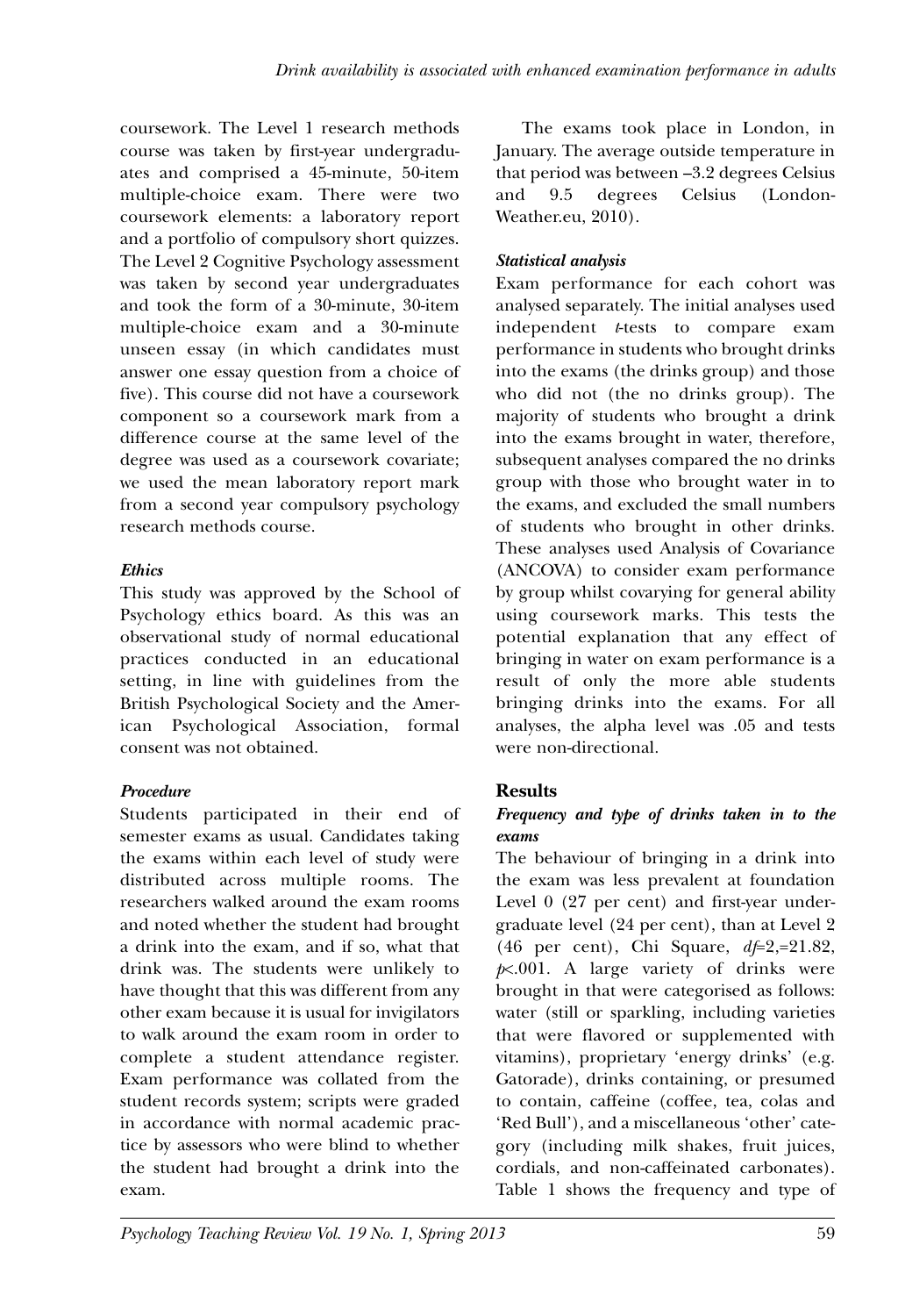drinks taken in to each exam. Across the three exams, water was by far the most prevalent drink (65 per cent).

## *Level 0 analysis*

The assessment for the foundation Level 0 cohort comprised an MCQ exam and presentation coursework. Mean marks for all modules can been seen in Table 2. Analysis of the exam performance of the 71 students sitting the exam revealed that those bringing in drinks (*N*=19), outperformed those that did not (*N*=52) by approximately 12 per cent on the MCQ test, *t*(23.05)=2.74, *p*=.012 (equal variances not assumed, Levene's test *F*=9.76, *p*=.003), Cohen's *d*=0.82. This difference remained when those candidates bringing in a drink other than water were excluded from the drink group, *t*(15.9)=2.75, *p*=.014 (equal variances not assumed, Levene's test *F*=4.47, *p*=.038), *d*=0.93.

We evaluated whether bringing a drink into the exam was associated with better coursework performance using the data for the 64 students who in addition to the exam had also taken part in the group presentation assessment. This revealed that although the mean group presentation score for the drinks group was approximately five per cent higher than that for the no drinks group, this difference was not statistically significant, *t*(62)=1.49, *p*=.142

ANCOVA was employed to assess the difference between the water group and no drink group, while statistically controlling for general ability as measured by coursework grade. This revealed that although the coursework grade covaried with the exam grade,  $F(1,57) = 8.26$ ,  $p=0.006$ , the water group effect remained significant when this independent measure of academic ability was taken into account, with the water group performing better than the no drinks group, *F*(1,57)=8.93, *p*=.004 (Adjusted Mean difference=10.6 per cent),  $\eta_\text{p}{}^2\text{=}0.135$ .

## *Level 1 analysis*

A similar picture emerged for the first-year undergraduate course which employed two coursework assessments (laboratory report and a portfolio of quizzes) in addition to an MCQ exam. Analysis of the full sample of exam grades (*N*=225), revealed that performance on the MCQ test was better in the drinks group (*N*=54) compared to the no drinks group (*N*=171) by approximately seven per cent, *t*(223)=3.31, *p*<.001, *d*=0.51. Again, this effect was maintained when those candidates bringing in a drink other than water were excluded from the drink group, *t*(204)=3.47, *p*<.001, *d*=0.65.

Analysis of the subsamples of students that submitted the report (*N*=194) or portfolio (*N*=214) in addition to the exam revealed that although the mean coursework grade for the drink group was slightly higher than that for the non drink group (Mean difference: report=2.1 per cent; portfolio=2.7 per cent) neither difference achieved statistical significance (report, *t*(192)=0.942, *p*=.348; portfolio, *t*(212)=1.21, *p*=.226).

Follow-up analyses compared the no drinks group with those who brought in water, using ANCOVA and the grades for both courseworks as covariates. This confirmed that exam performance covaried with the grades for both the report,  $F(1,172)=47.7, \; p \times 0.001, \;$ and the portfolio,  $F(1,172) = 10.4$ ,  $p = .002$ . Importantly, the water only group was still found to perform better than the no drinks group,  $F(1,172)=4.98$ , *p*=.027 (Adjusted Mean difference=4.8 per cent),  $η<sub>P</sub><sup>2</sup>=0.028$ .

## *Level 2 analysis*

The assessment for the second-year undergraduate course comprised an exam with two components: an unseen essay in addition to an MCQ section. There was no coursework element. Therefore, the mean lab report coursework mark from a different second year course taken during the same academic year was used as a covariate for ability.

For the MCQ component, there was a tendency for the drinks group to outperform the no drinks group (Mean difference=4.3 per cent) that approached significance,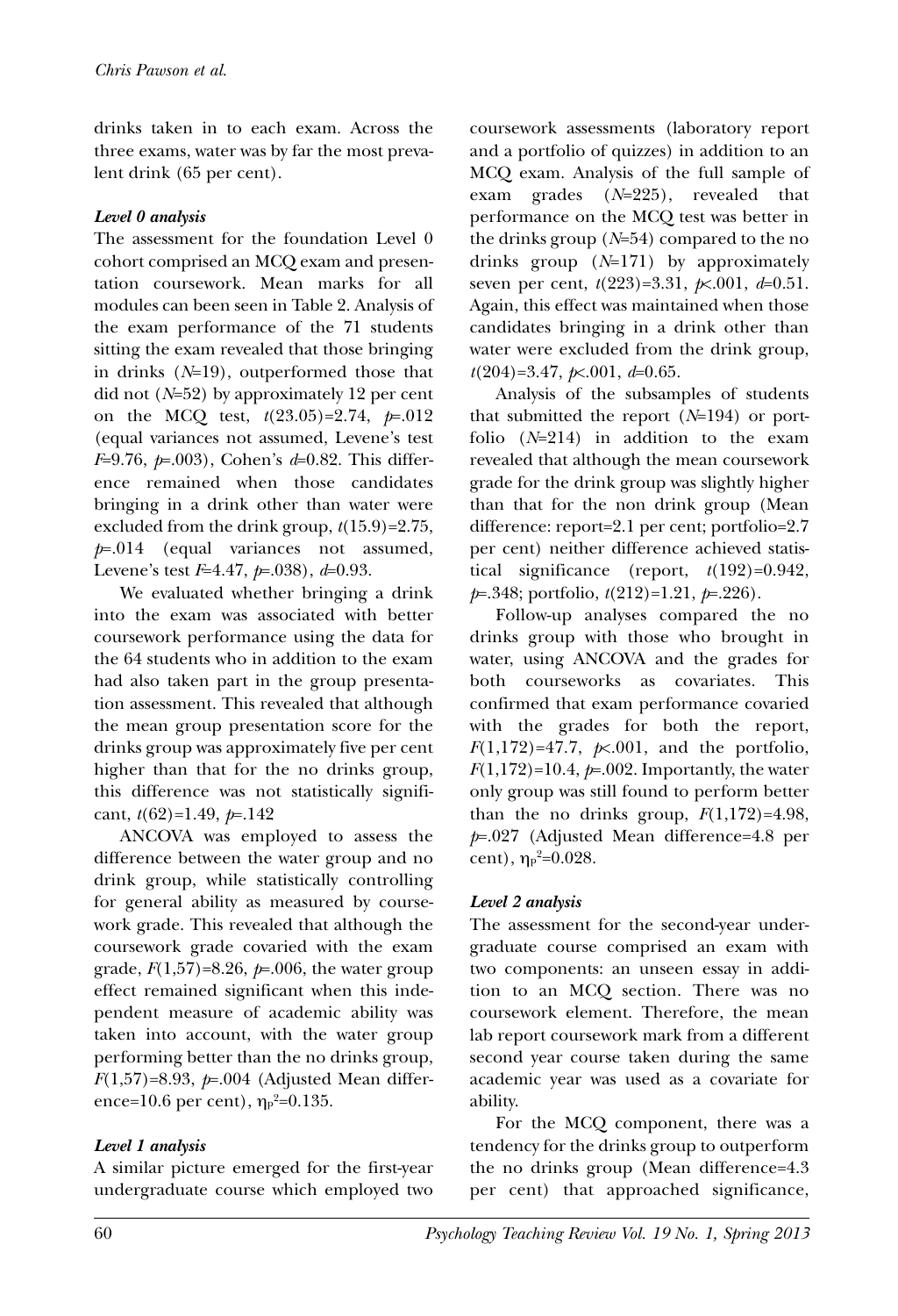|                                                                                                                                                                                          |    |       |                                  |       | Type of Drink |          |          |                        |                        |
|------------------------------------------------------------------------------------------------------------------------------------------------------------------------------------------|----|-------|----------------------------------|-------|---------------|----------|----------|------------------------|------------------------|
| Level of Study                                                                                                                                                                           |    | drink | Any Drink                        | Water |               | Energy   | Caffeine | Others                 | Total                  |
| 0. Introductory                                                                                                                                                                          | CJ |       |                                  |       |               |          | (40/6)   | $2 [3\%]$ 71 $[100\%]$ |                        |
| 1. Research Methods                                                                                                                                                                      |    |       | $(76\%)$ 54 $(24\%)$ 35 $(16\%)$ |       |               | (20/0)   | (300)    |                        | $(40/0)$ 225 $(100/0)$ |
| 2. Cognitive Psychology                                                                                                                                                                  |    |       | $(54\%)$ 70 $(46\%)$ 47 $(31\%)$ |       |               | (150)(5) | (500)    |                        | $(6\%)$ 151 $(100\%)$  |
| lote: All percentages relate to the total number of candidates sitting the exam. Frequencies for the four Type of Drink categories sum to those for 'Any Drink', but percentages may not |    |       |                                  |       |               |          |          |                        |                        |

**Table 1: Frequency of candidates bringing various drinks, or no drink, to the exam for three undergraduate cohorts.**

Table 1: Frequency of candidates bringing various drinks, or no drink, to the exam for three undergraduate cohorts.

Note: All percentages relate to the total number of candidates sitting the exam. Frequencies for the four Type of Drink categories sum to those for 'Any Drink', but percentages may not ₹ no.c. . . ... per cerruges . .<br>due to rounding error. due to rounding error.

no drink, any drink, or water only. Standard deviations are in parentheses. **no drink, any drink, or water only. Standard deviations are in parentheses.** undergraduate cohorts by candidates electing to bring in either: **undergraduate cohorts by candidates electing to bring in either:**  Table 2: Mean grade (per cent) for the exam elements of three **Table 2: Mean grade (per cent) for the exam elements of three**

| Level of Study                                                                                                                                                                                                                                                                                                    |      | No drink |      | Any Drink                           |      | Water only |
|-------------------------------------------------------------------------------------------------------------------------------------------------------------------------------------------------------------------------------------------------------------------------------------------------------------------|------|----------|------|-------------------------------------|------|------------|
| 0. Introductory                                                                                                                                                                                                                                                                                                   |      |          |      |                                     |      |            |
| <b>MCQ</b>                                                                                                                                                                                                                                                                                                        |      |          |      | 48.0 (10.8) 60.0 (17.7) 61.3 (17.1) |      |            |
| 1. Research Methods                                                                                                                                                                                                                                                                                               |      |          |      |                                     |      |            |
| <b>MCQ</b>                                                                                                                                                                                                                                                                                                        | 58.1 | (14.1)   |      | 65.5 $(14.8)$ 67.3                  |      | (14.3)     |
| 2. Cognitive Psychology                                                                                                                                                                                                                                                                                           |      |          |      |                                     |      |            |
| <b>MCQ</b>                                                                                                                                                                                                                                                                                                        | 50.4 | (13.2)   | 54.7 | (14.2)                              | 55.4 | (14.0)     |
| Essay                                                                                                                                                                                                                                                                                                             | 35.4 | (9.5)    | 38.3 | (8.7)                               | 38.5 | $(9.0)$ ,  |
| $\mathcal{L}$ and $\mathcal{L}$ and $\mathcal{L}$ and $\mathcal{L}$ and $\mathcal{L}$ are $\mathcal{L}$ and $\mathcal{L}$ and $\mathcal{L}$ are $\mathcal{L}$ and $\mathcal{L}$ are $\mathcal{L}$ and $\mathcal{L}$ are $\mathcal{L}$ and $\mathcal{L}$ are $\mathcal{L}$ and $\mathcal{L}$ are $\mathcal{L}$ and |      |          |      |                                     |      |            |

Note: MCQ=Multiple Choice Question element. Note: MCQ=Multiple Choice Question element.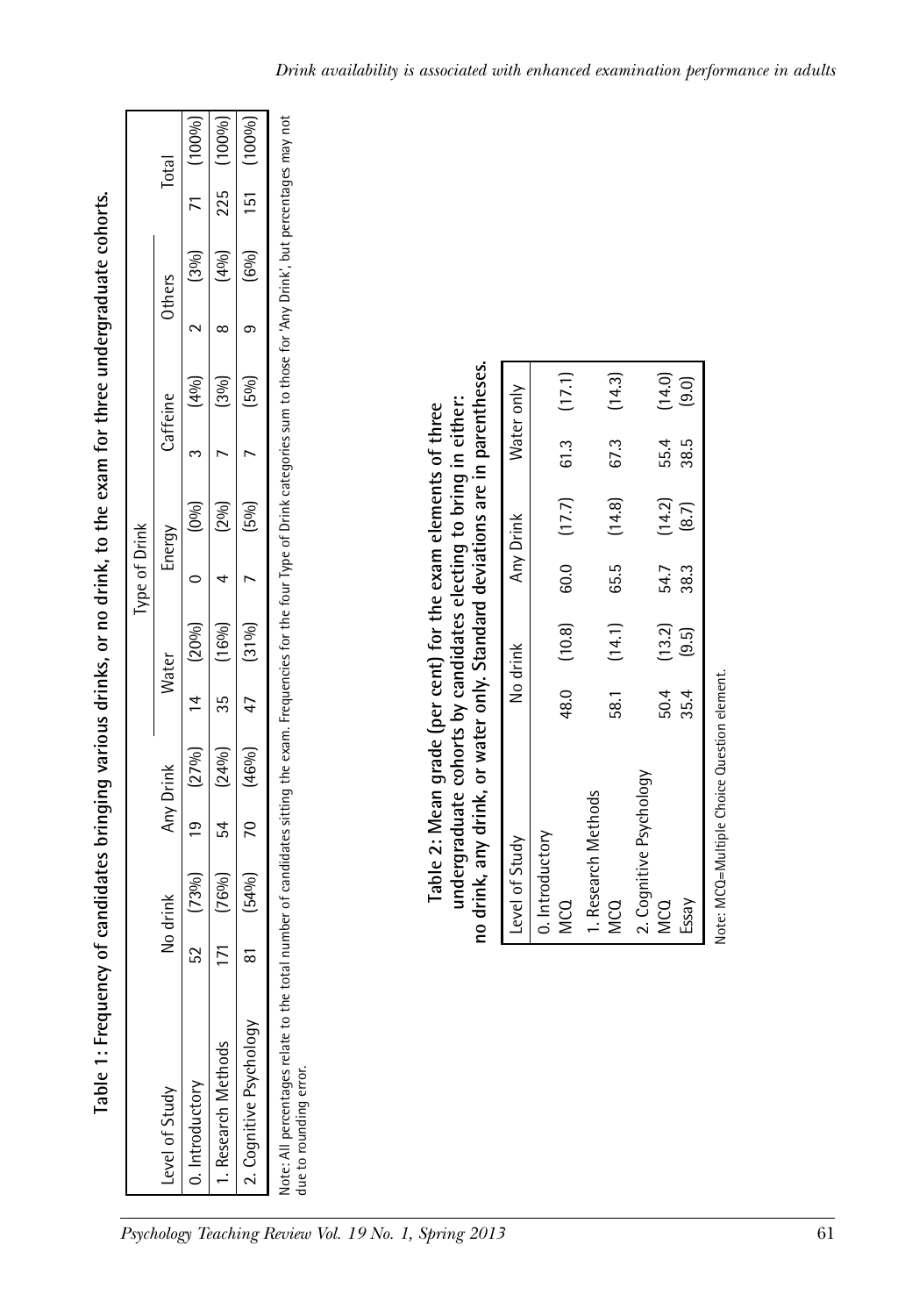*t*(149)=1.93, *p*=.056, *d*=0.31. This difference achieved statistical significance when those bringing in drinks other than water were excluded, *t*(126)=2.03, *p*=.045, *d*=0.36. This effect was examined further using ANCOVA, where the covariate was the lab report coursework performance. This revealed that attainment across the two courses covaried in the subsample that attempted both assessments (*N*=100; *F*(1,97)=18.0, *p*<.001). Including the covariate reduced the effect of drinks group (Adjusted Mean difference=2.2 per cent), rendering it non-significant, *F*<1, ηp<sup>2</sup> =0.007. Attainment in the lab report covariate was found to be greater among those that brought in water (*M*=56.1 per cent) than those that did not (*M*=49.7 per cent), *t*(98)=2.47, *p*=.015.

Similarly, for the essay component, a tendency for the drinks group to outperform the no drinks group was apparent (Mean difference=2.9 per cent) that approached significance, *t*(147)=1.95, *p*=.053, *d*=0.32, when all varieties of drinks were included, and reached significance when the analysis was restricted just to water, *t*(126)=2.44, *p*=.016, *d*=.034. ANCOVA on the subsample attempting both the essay and the lab report coursework (*N*=100) confirmed that attainment covaried across these assessments,  $F(1,97)=17.13$ ,  $p \lt 0.001$ , but that controlling for academic ability in this way removed the effect, *F*<1, (Adjusted Mean difference=1.9 per cent),  $η<sub>p</sub><sup>2</sup>=0.009$ .

## **Discussion**

The results presented here provide evidence that bringing drinks into exams, particularly water, is associated with enhanced exam performance in university students. Our study also showed that across the sample approximately one third of students brought drinks into the exams. Our data revealed a more mature rehydration behaviour at a higher level of study, with twice as many students at level two bringing drinks into the exams as those at Levels 0 and 1. The predominant drink taken into exams at all levels of study was water.

Our results show a positive relationship between bringing water into the exams and exam performance. By restricting the analyses to those candidates who consumed water, we have ruled out that the effect could be due to caffeine or glucose consumption. Furthermore, the majority of our covariance analyses suggest that this advantage did not occur simply as a result of the more academically able students being more likely to bring in drinks. These findings are consistent with the literature on hydration and cognition that shows that dehydration negatively affects cognitive performance (Cian et al., 2000; Gopinathan et al., 1988; Lieberman, 2007; Sharma et al., 1986; Suhr et al., 2004) and that having a drink results in improvement in cognitive performance (Benton & Burgess, 2009; Edmonds & Burford, 2009; Edmonds & Jeffes, 2009; Rogers et al., 2001).

There are at least two types of explanation for these findings, given the observational design of this study. Either: (a) bringing water into the exam, and presumably drinking it (although we did not formally measure this), played a causal role in improving performance; or (b) the behaviour of bringing in a drink such as water served as a proxy for some other factor influencing academic performance (e.g. general academic ability, organisation skills, socioeconomic status, diet, etc.). For two courses (Levels 0 and 1) we found no statistically significant evidence that group membership was confounded with general ability, and robust evidence that water availability was associated with enhanced exam performance even when we covaried ability operationalised by coursework performance. For one course (Level 2) we had the converse pattern of results: there was evidence that factors linked to ability influenced the students' decision to bring in water to the exam, and there was no evidence that water had significantly affected exam performance. This pattern of results suggests that both types of explanation may be viable: in certain circumstances more academically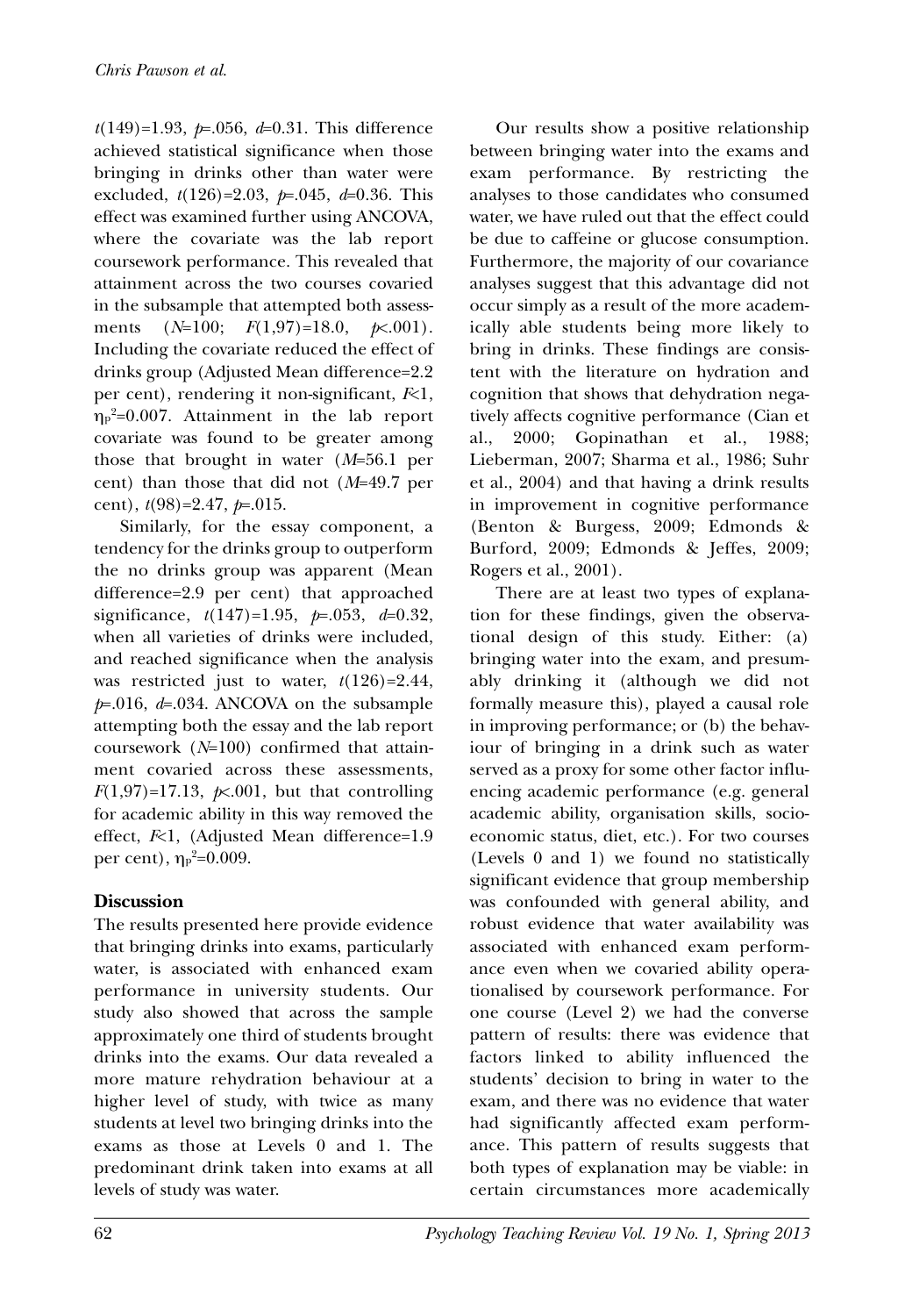able students may be more likely to choose to bring in water, and in others consuming water may result in better exam attainment. Future research should tease apart these explanations and attempt to specify their condition of occurrence. Numerous questions in this regard warrant further attention, such as whether drink consumption affects all types of assessment equally, including whether they affect longer exams more than short exams.

Measurement of participants' pre-examination consumption and subjective thirstwould provide additional salient data but were beyond the scope of this non-invasive observational study. Self-reported hydration status, and indeed a more detailed observation of the actual water consumed in the exam, represent important future directions for this research. However, based upon the reasonable assumption that the effects of drink availability we report were caused by water consumption, we propose several potential explanatory accounts for these findings. Water consumption may have a physiological effect that directly enhances cognitive performance that results in improved exam performance. However, there is little known about the physiological mechanism by which water consumption might affect cognition (Popkin, D'Anci & Rosenberg, 2010). Alternatively, the effects of drink availability on exam performance may be mediated by a reduction in examrelated anxiety that can negatively impinge on exam performance (Cassady & Johnson, 2002; Pekrun, Elliot & Maier, 2009). We found a stronger effect in the earlier years of study at a time at which we contend that students may be more anxious about exam performance. This account assumes that drink availability serves to reduce anxiety, perhaps via either a physiological response to water consumption, or by beliefs about the benefits of water consumption. Further research is necessary to elucidate the mechanism by which consuming water may affect cognition and exam performance.

## **Practical applications**

The current paper is the first to provide evidence that drink availability is associated with enhanced performance in an authentic educational setting. Additional research is required to establish the role played by drink consumption, and to identify the real-world determinants of this phenomenon, before strong practical recommendations can be made. Due to ethical considerations that arise when intervening with educational practice, this research effort will probably involve the combination of controlled experiments that manipulate water availability in formative or simulated assessments and naturalistic investigations with statistical control of confounding variables (see McDaniel, Wildman & Anderson, 2012). The primary contribution of the present results is that by adopting the latter strategy they demonstrate the potential importance of drinking liquid for summative exams undertaken by students in an authentic college context.

The present findings have clear implications for psychology education, and specifically assessment design, particularly if they were to be corroborated by the results of intervention studies. At Levels 0 and 1, students that brought water into the exams outperformed their peers who did not bring in a drink by between five to 10 percentage points, when between group differences in academic ability were statistically controlled for. This difference is large, and comparable to those reported for relatively resourceintensive pedagogic enhancements, such as providing additional peer mentoring (Fox & Stevenson, 2006), online quizzes (Kibble et al., 2011), or training with assessment criteria (Payne & Brown, 2011). Numerous applied questions would warrant further attention, such as whether drink consumption affects all types of assessment equally, whether they may impact on learning of material as well as assessment, and whether certain demographics are differentially affected. Without dismissing the academic integrity and pedagogical arguments that drive examination as a chosen mode of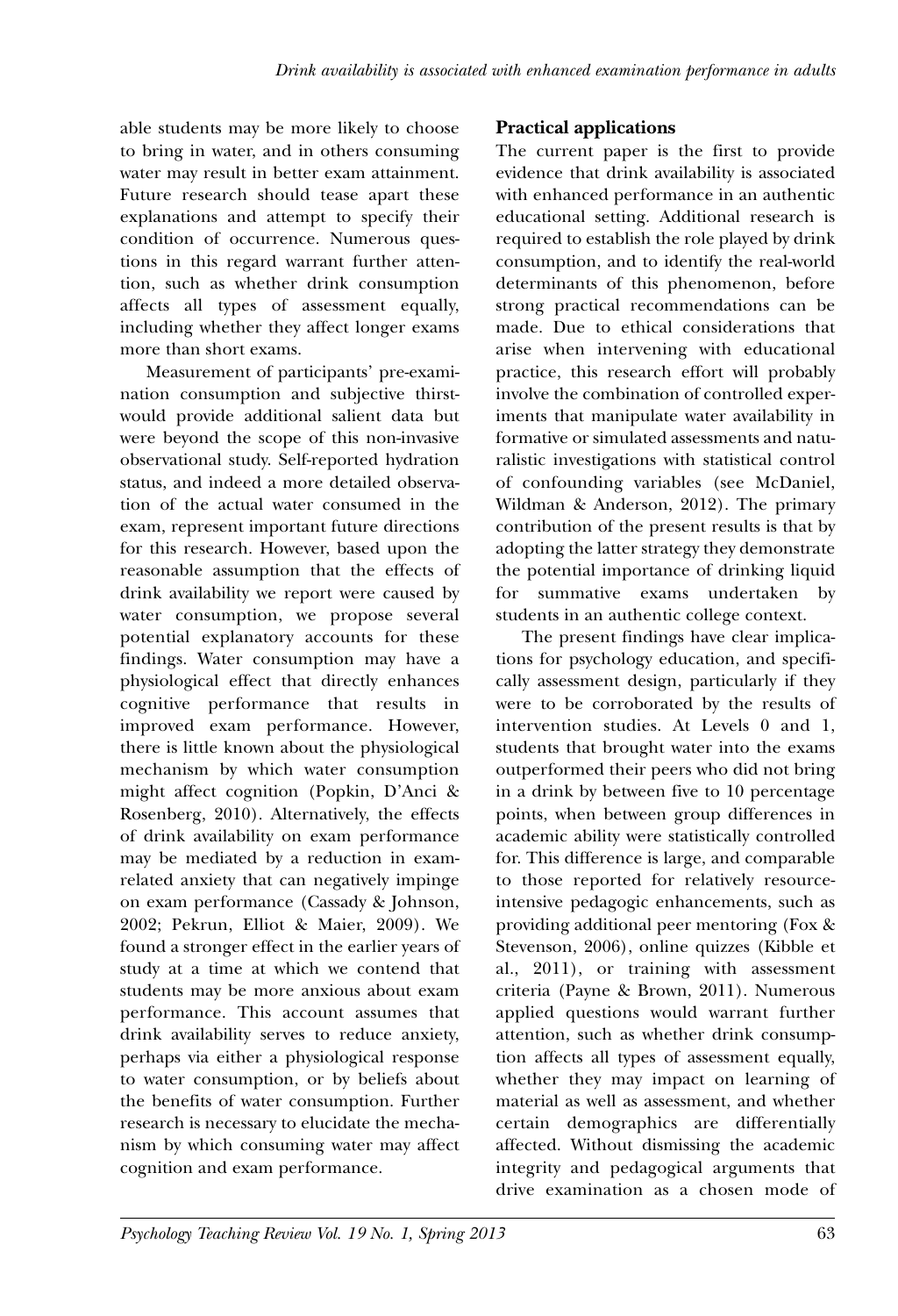assessment, similar future findings may also inevitably catalyse discussions of the relative merits of examination as a form of assessment. Nonetheless, where exams are an assessment mode of choice, then the present findings raise the possibility that water supplementation may offer students and educators a simple cost-effective means of enhancing academic performance in exams.

So, how might knowledge that drink consumption enhances exam performance eventually be used by higher education institutions? We suggest that sub-optimal hydration contributes to underachievement in assessments, in the sense that there is a discrepancy between a student's ability and their performance on an assessment (Smith, 2003). As such, hydration status may ultimately become categorised by educational researchers alongside factors known to prevent students realising their potential such as anxiety (e.g. Sloboda, 1990), life difficulties (Wilding et al., 2007), and poor sleep quality (Gilbert & Weaver, 2010). In our study, it was noteworthy that the difference in exam attainment between the water and no drink groups was most robust for students at the start of their academic careers (foundation level and first year). As previously mentioned, this might be because water consumption serves to ameliorate the effects of exam anxiety, which may be supposed to be more acutely felt for the first examinations taken at college. Alternatively, these stronger effects for students toward the start of their academic careers could be accounted for by voluntary dehydration being more prevalent among young adults adapting to greater independence afforded by living/studying away from their parental home. There would be greater scope for rehydration to benefit academic performance in cohorts with a higher prevalence of dehydration. Both accounts are consistent with evidence that going to university is associated with poorer health behaviours, and

psychological well-being, particularly in first years (Douglas et al., 1997; Bewick et al., 2010). These possibilities warrant further investigation and would imply that student welfare professionals designing health promotion campaigns might focus their efforts on new students' healthy hydration.

If these observational findings were supported by intervention studies, the present evidence that drink availability is associated with improved performance in adults taking exams raises the possibility that drink consumption similarly may have positive effects in other real-world domains. The present results imply that design and refurbishment of campuses, schools and workplaces may thus benefit from consideration of the need to provide adequate opportunities for students, pupils or workers to gain free access to drinks.

## **Conclusion**

The present study provides evidence that drink availability is associated with enhanced performance in an authentic educational setting. This, to our knowledge, is the first study to assess whether the benefits of water consumption, demonstrated under controlled experimental conditions (Benton & Burgess, 2009; Edmonds & Burford, 2009; Edmonds & Jeffes, 2009; Rogers et al., 2001), extend to the real-world domain of education. These results imply that drink supplementation may be a simple, but hitherto poorly recognised, means of enhancing academic performance. However, further research is required to specify the causal mechanism for this effect, and its conditions of occurrence in real-world settings, before strong practical recommendations can be made on how best to exploit water supplementation. We hope that the present results stimulate controlled experiments and naturalistic studies to provide the convergent evidence needed to inform academic policy and practice.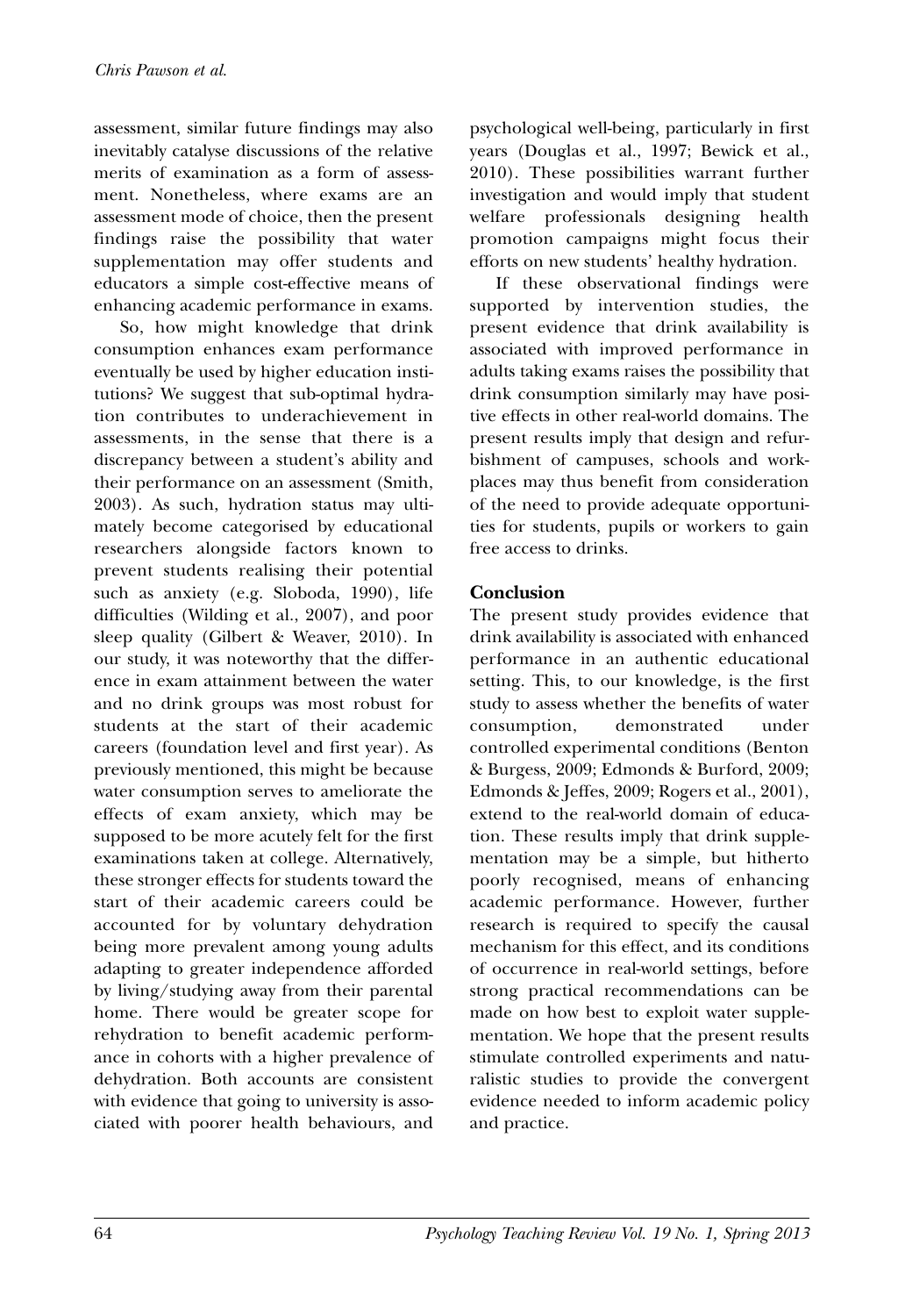## **The Authors**

**Chris Pawson** School of Psychology, University of East London.

#### **Mark R. Gardner**

School of Psychology, University of Westminster.

#### **Sarah Doherty**

School of Psychology, University of East London.

#### **Laura Martin**

School of Psychology, University of East London.

#### **Rute Soares**

Student Health and Wellbeing, University of East London.

#### **Caroline J. Edmonds**

School of Psychology, University of East London.

#### **References**

- Benton, D. & Burgess, N. (2009). The effect of the consumption of water on the memory and attention of children. *Appetite, 53*, 143–146.
- Bewick, B., Koutsopoulou, G., Miles, J., Slaa, E. & Barkham, M. (2010). Changes in undergraduate students' psychological well-being as they progress through university. *Studies in Higher Education, 35*, 633–645.
- Booth, P., Taylor, B. & Edmonds, C.J. (2012). Water supplementation improves visual attention and fine motor skills in schoolchildren. *Education and Health, 30*(3), 75–79.
- Cassady, J.C. & Johnson, R.E. (2002). Cognitive test anxiety and academic performance. *Contemporary Educational Psychology, 27*, 270–295.
- Cian, C., Koulmann, N., Barraud, P.A., Raphel, C., Jimenez, C. & Melin, B. (2000). Influence of variations in body hydration on cognitive function: Effect of hyperhydration, heat stress, and exercise-induced dehydration. *Journal of Psychophysiology, 14*(1), 29–36.
- Douglas, K., Collins, J., Warren, C., Kann, L., Gold, R., Clayton, S., Ross, J. & Kolbe, L. (1997). Results from the 1995 National College Health Risk Behaviour Survey. *Journal of American College Health, 46*, 55–67.

#### **Correspondence**

**Chris Pawson**

Principal Lecturer and Leader in Learning and Teaching, School of Psychology, University of East London. Email: pawson@uel.ac.uk

- Edmonds, C.J., Crombie, R., Ballieux, H., Gardner, M.R. & Dawkins, L. (2013). Water consumption, not expectancies about water consumption, affects cognitive performance in adults. *Appetite, 60*, 148–153.
- Edmonds, C.J. & Burford, D. (2009). Should children drink more water? The effects of drinking water on cognition in children. *Appetite, 52*, 776–779.
- Edmonds, C.J. & Jeffes, B. (2009). Does having a drink help you think? 6- to 7-year-old children show improvements in cognitive performance from baseline to test after having a drink of water. *Appetite, 53*, 469–472.

eHow (2010). *How to eat properly before an exam.* Retrieved 8 December 2010, from: http://www.ehow.com/how\_2189053\_ eat-properly-before-exam.html

- Fadda, R., Rappinett, G., Grathwohl, D., Parisi, M., Fanari, R., Caio, C.M., et al. (2012). Effects of drinking supplementary water at school on cognitive performance in children. *Appetite, 59*(3), 730–737.
- Fox, A. & Stevenson, L. (2006). Exploring the effectiveness of peer mentoring of accounting and finance students in higher education. *Accounting Education: An International Journal, 15*, 189–202.